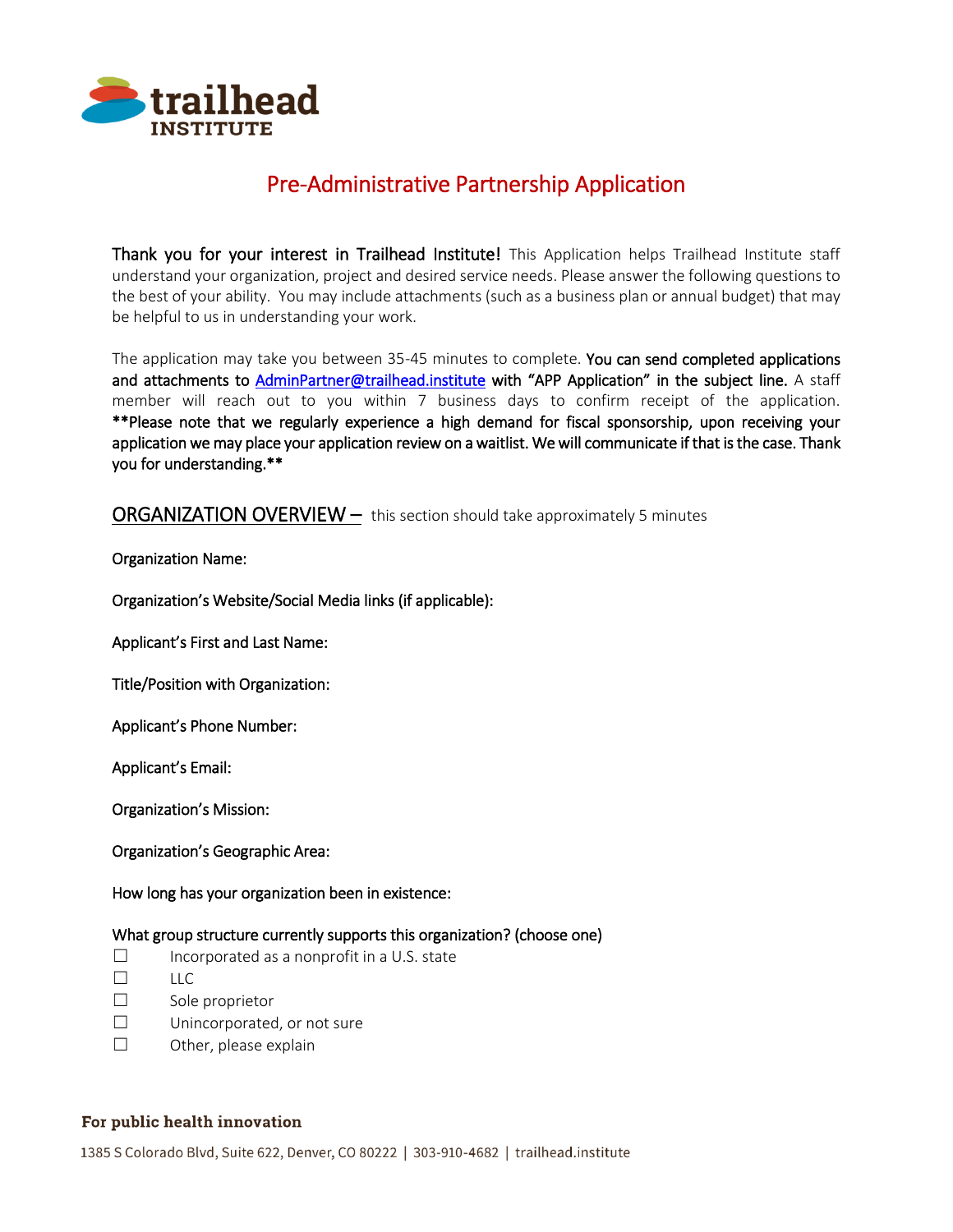

Do you have a board of directors or advisors? *If yes, please list member names and their affiliation below* 

*or attach list.*

☐ Yes

☐ No

*List of member names:*

What is the annual or projected annual budget for your organization?

**PARTNERSHIP FIT–** this section should take approximately 30 minutes

#### What primary social issue(s) or area(s) does your work address?

- ☐ Arts & culture
- ☐ Community development
- ☐ Economic development
- ☐ Education & youth
- ☐ Employment/workforce development
- ☐ Environment
- ☐ Health & nutrition
- ☐ Homelessness
- ☐ Other primary issue:

What are your goals and objectives over the next 12 months? Include a description of the need in the community this project would address, how you have or will include the community in your project, and how the community will benefit from your project.

How will this project foster health equity and justice?

How will this project foster collaboration?

Please provide a brief description of the leader of the organization, their background and expertise to run the project.

Does your project have identified funding sources? If yes, please list the identified sources, projected amount, and anticipated timing.

☐ Yes

☐ No

#### For public health innovation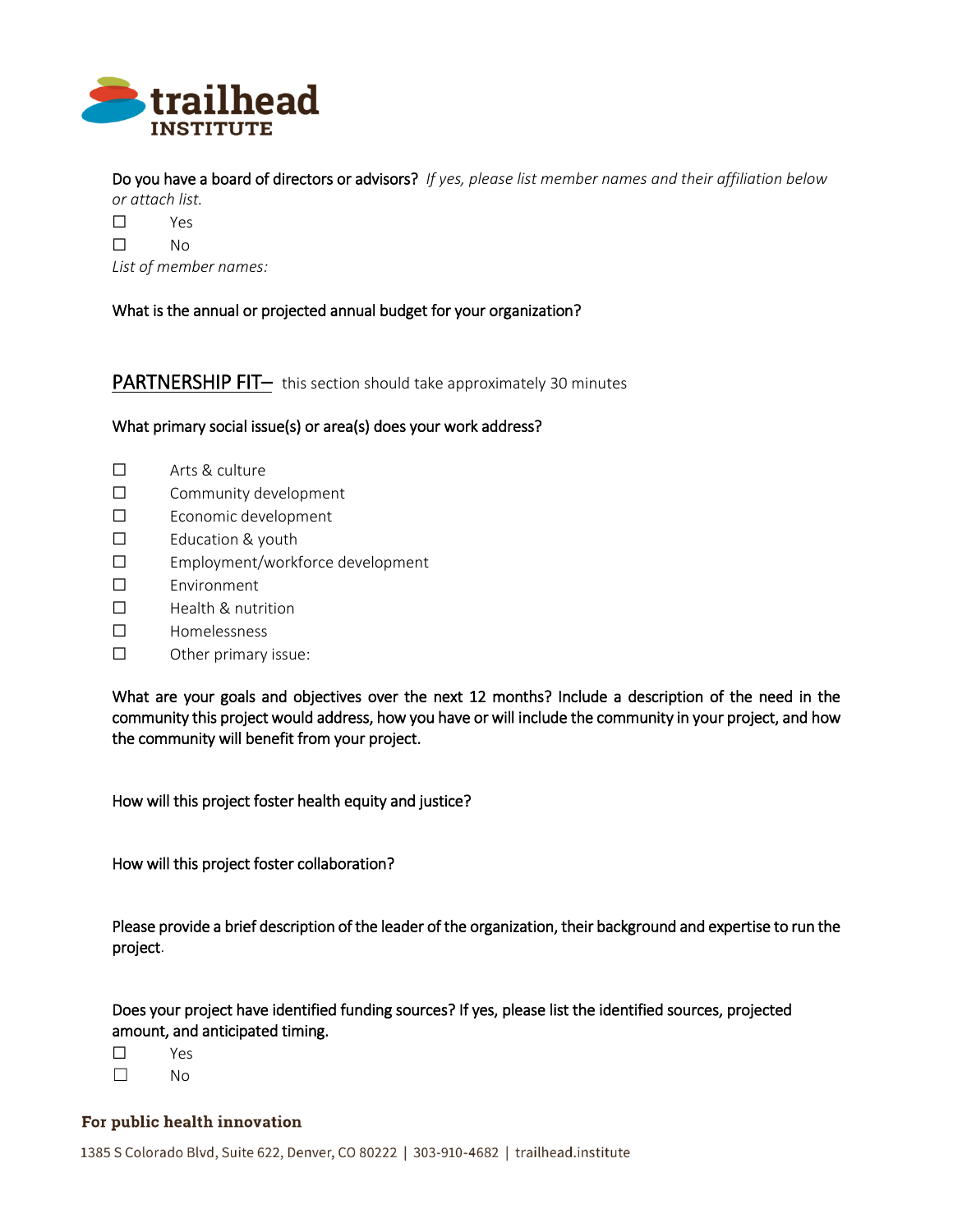

*List of identified sources, amounts, and timing:*

#### Do you currently have a fiscal sponsor or fiscal agent?

- ☐ Yes
- ☐ No

#### Are you in contact with any other fiscal sponsors or fiscal agents?

- ☐ Yes
- ☐ No

# What types of support do you hope to get from Trailhead Institute? (check all that apply)

- ☐ Bookkeeping and fiscal management
- ☐ Grant research coaching and/or grant writing
- $\Box$  Nonprofit consulting services (board development, planning & goal setting, and/or fundraising consultation)
- ☐ Human resources (hiring, supervision of employees, benefits management) \*90-120 day lead time for affiliate staff hires & consider a percentage of budget allocated for employee benefits
- ☐ Besides health insurance, are you required to carry any other Insurance riders as a condition of your funding (i.e. public liability)? Please specify:
- ☐ Other, please specify:

#### How long do you anticipate requiring our services?

- ☐ One-time event
- ☐ An ongoing activity with a clear end date. Please specify your end date:
- ☐ An ongoing activity with no pre-defined end date
- ☐ Not sure

#### Why do you feel that working with Trailhead Institute as your administrative partner is a good fit?

# ADDITIONAL INFORMATION- this section should take approximately 5 minutes

This information allows Trailhead Institute staff to effectively engage with you as we continue to explore this partnership. The information in this section may also be used, in aggregate, for grant reporting. This section of the application is optional.

#### For public health innovation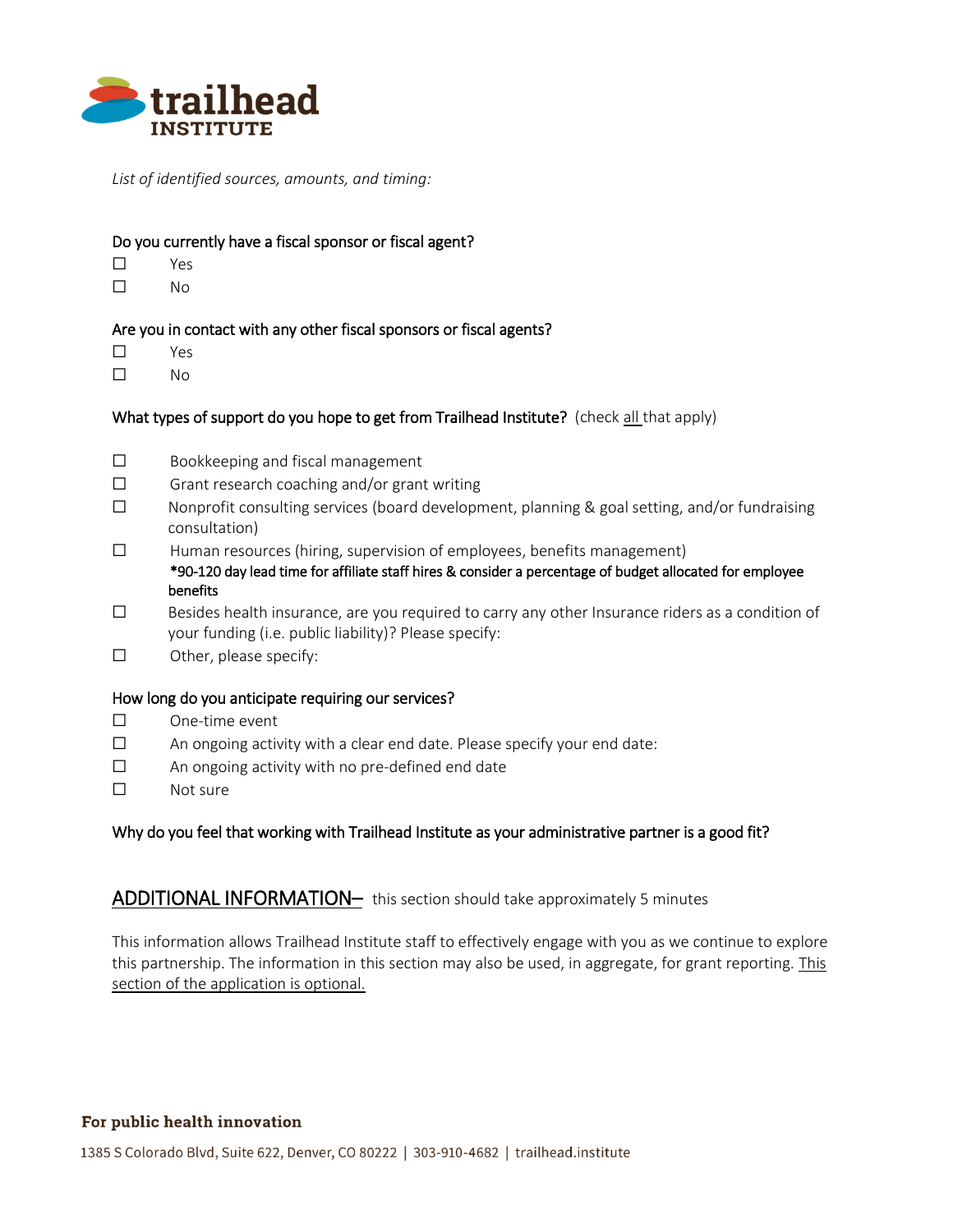

Applicant's Pronouns: What pronouns do you use to describe yourself? See this [website](https://www.mypronouns.org/what-and-why/) for more detail on gender pronouns.

- ☐ He/Him
- ☐ She/Her
- ☐ They/Them
- ☐ I prefer not to list pronouns
- ☐ Other pronouns, please specify:

# Applicant's Gender Identification:

- ☐ Female
- ☐ Gender nonconforming
- ☐ Genderqueer
- ☐ Male
- ☐ Transgender
- ☐ Choose not to disclose
- ☐ Something else, please specify:

# Applicant's Sexual Orientation:

- ☐ Gay
- ☐ Lesbian
- ☐ Bisexual
- ☐ Heterosexual
- ☐ Queer
- ☐ Other
- ☐ Choose not to disclose
- ☐ Something else, please specify:

# Do you identify as a person of color?

- ☐ Yes
- ☐ No

# Applicant's Ethnicity/Race:

- ☐ African
- ☐ Asian
- ☐ Asian American
- ☐ Black or African-American Origin
- ☐ Hispanic or Latina/Latino/LatinX

#### For public health innovation

1385 S Colorado Blvd, Suite 622, Denver, CO 80222 | 303-910-4682 | trailhead.institute